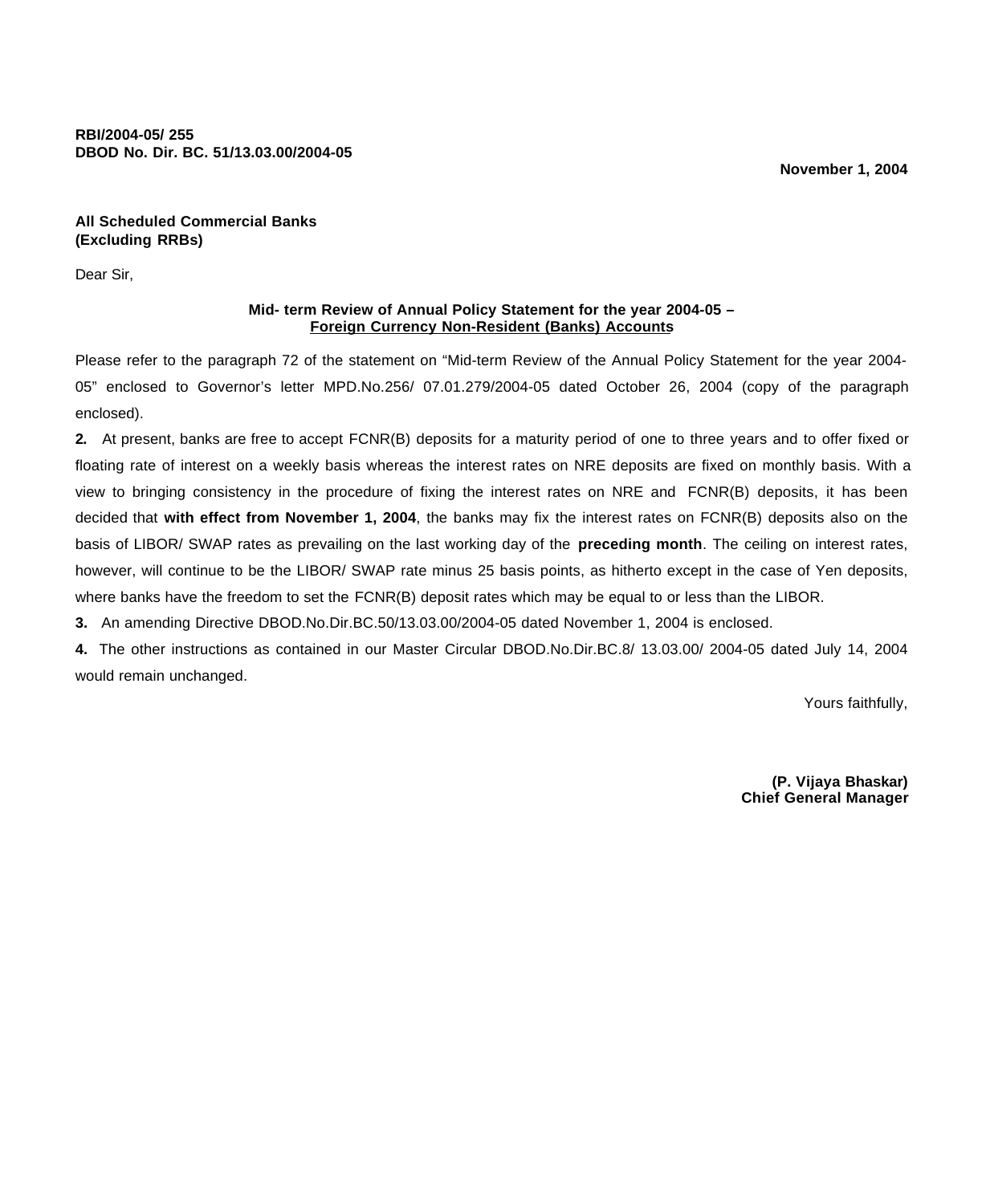# **Extract of Mid- term Review of Annual Policy Statement for the year 2004-05**

## **Interest Rate Policy**

### *(b) Fixation of Interest Rates on FCNR(B) Deposits*

**72.** At present, interest rates are fixed on weekly basis for FCNR(B) deposits, while interest rates are fixed on monthly basis in respect of NRE deposits. Based on the suggestions received from banks and with a view to bringing in consistency in the procedure of fixing interest rates, it is proposed that:

• Banks may fix the ceiling on interest rates on FCNR(B) deposits on monthly basis for the following month based on rates prevailing as on the last working day of the preceding month. The ceiling interest rates on FCNR(B) deposits, however, would continue to be at LIBOR/SWAP minus 25 basis points as hitherto.